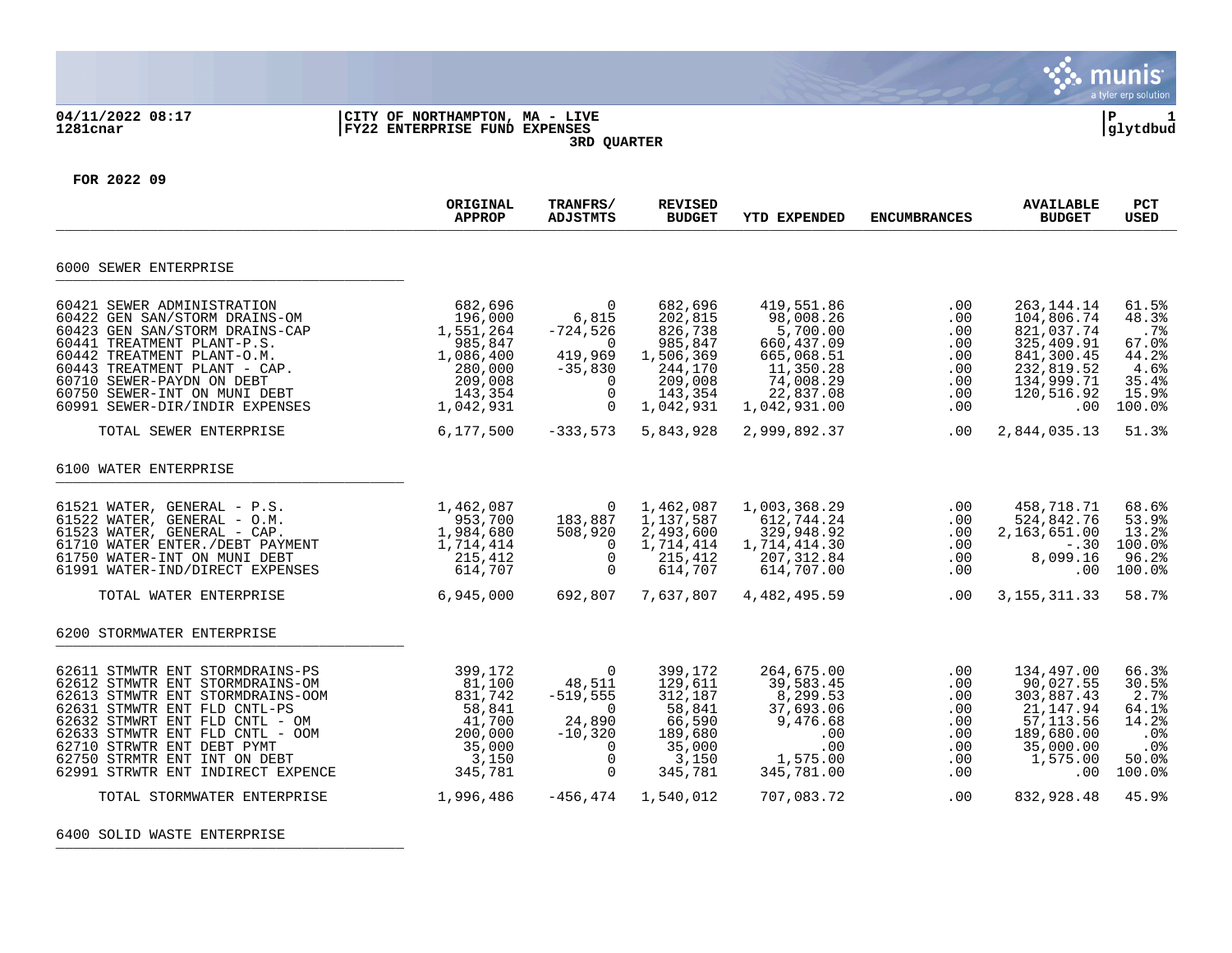

## **04/11/2022 08:17 |CITY OF NORTHAMPTON, MA - LIVE |P 2 1281cnar |FY22 ENTERPRISE FUND EXPENSES |glytdbud**





| 6400<br>SOLID WASTE ENTERPRISE                                                                                                                                                                          | ORIGINAL<br><b>APPROP</b>                | TRANFRS/<br>ADJSTMTS | <b>REVISED</b><br><b>BUDGET</b>        | <b>YTD EXPENDED</b>                                              | <b>ENCUMBRANCES</b>                    | <b>AVAILABLE</b><br><b>BUDGET</b>                                      | <b>PCT</b><br>USED                                     |
|---------------------------------------------------------------------------------------------------------------------------------------------------------------------------------------------------------|------------------------------------------|----------------------|----------------------------------------|------------------------------------------------------------------|----------------------------------------|------------------------------------------------------------------------|--------------------------------------------------------|
| 64342 LANDFILL ENTERPRISE - O.M.<br>64343 LANDFILL ENTERPRISE - CAPITAL<br>64351 OTHER WASTE MGT PROGRAMS<br>64352 OTHER WAST MAGMNT PROGRAMS<br>64353 OTHER WASTE MGT PROGRAMS<br>64991 INDIRECT COSTS | 267,525<br>311,800<br>$\Omega$<br>85,720 | 268,318<br>22,777    | 267,525<br>580,118<br>22.777<br>85,720 | 8.18<br>5,600.00<br>161,858.06<br>162,950.37<br>.00<br>85,720.00 | .00<br>.00<br>.00<br>.00<br>.00<br>.00 | $-8.18$<br>$-5.600.00$<br>105,666.94<br>417,167.27<br>22,777.12<br>.00 | 100.0%<br>100.0%<br>60.5%<br>28.1%<br>.0%<br>$100.0$ % |
| TOTAL SOLID WASTE ENTERPRISE<br>GRAND TOTAL                                                                                                                                                             | 665,045<br>15,784,031                    | 291,095              | 956,140<br>193,855 15,977,886          | 416,136.61<br>8,605,608.29                                       | $.00 \,$<br>$.00 \,$                   | 540,003.15<br>7,372,278.09                                             | 43.5%<br>53.9%                                         |

\*\* END OF REPORT - Generated by Charlene Nardi \*\*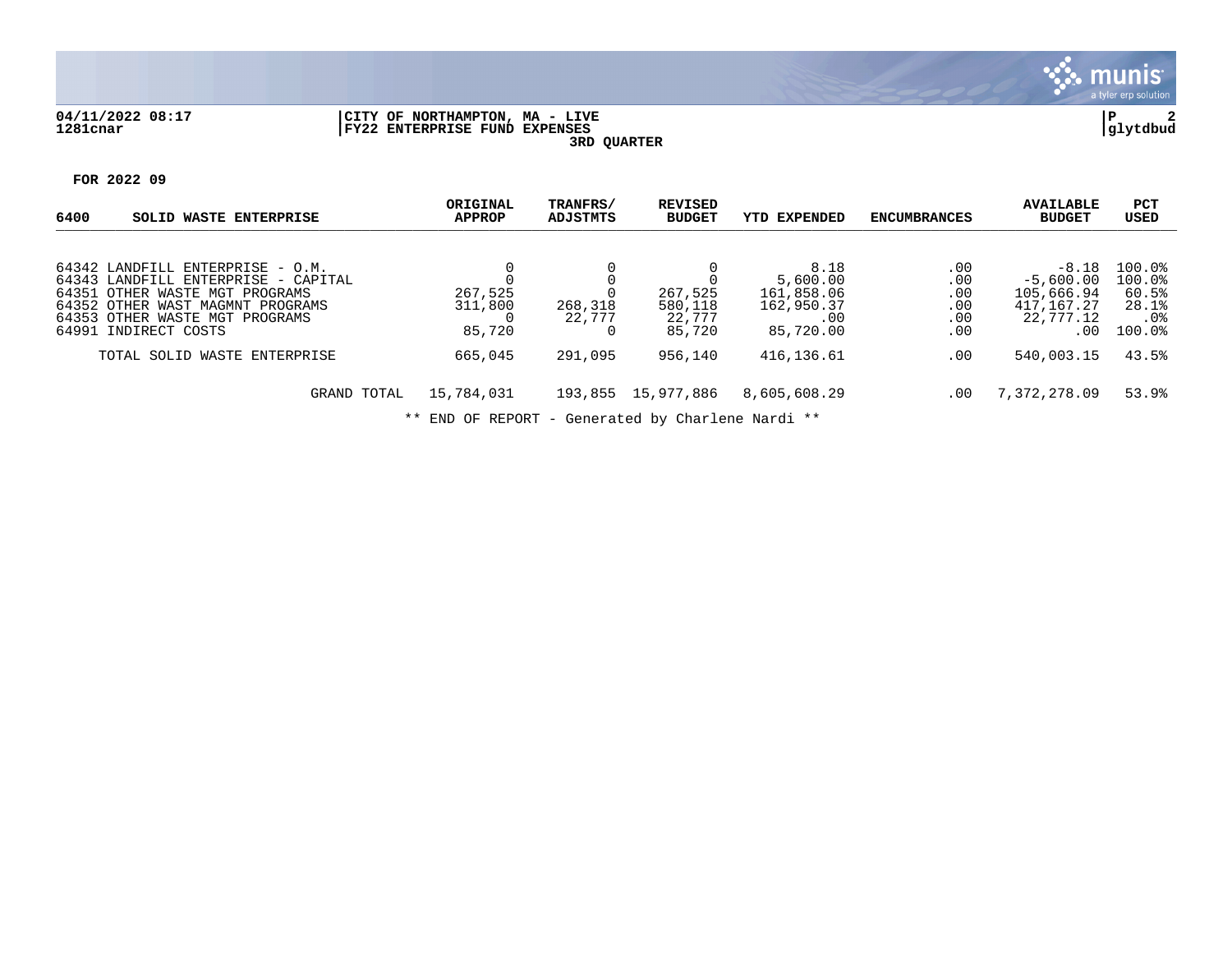**04/11/2022 08:17 |CITY OF NORTHAMPTON, MA - LIVE |P 3 1281cnar |FY22 ENTERPRISE FUND EXPENSES |glytdbud 3RD QUARTER**



**REPORT OPTIONS**  \_\_\_\_\_\_\_\_\_\_\_\_\_\_\_\_\_\_\_\_\_\_\_\_\_\_\_\_\_\_\_\_\_\_\_\_\_\_\_\_\_\_\_\_\_\_\_\_\_\_\_\_\_\_\_\_\_\_\_\_\_\_\_\_\_\_\_\_\_\_\_\_\_\_\_\_\_\_\_\_\_\_\_\_\_\_\_\_\_\_\_\_\_\_\_\_\_\_\_\_\_\_\_\_\_\_\_\_\_\_\_\_\_\_\_\_\_\_\_\_\_\_\_\_\_\_\_\_\_\_\_\_

Field # Total Page Break<br>1 Y N Sequence 1 1 Y N<br>Sequence 2 9 Y N Sequence 2 9 9 Y N<br>Sequence 3 0 N N Sequence 3 0 0 N N<br>Sequence 4 0 0 N N  $Sequence 4$ Report title: FY22 ENTERPRISE FUND EXPENSES Includes accounts exceeding 0% of budget. Print totals only: Y Y Year/Period: 2022/ 9 Print Full or Short description: F Print MTD Version: N Print full GL account: N<br>Format type: 1 Format type: 1 Roll projects to object: N<br>
Double space: N<br>
Carry forward code: 1  $Carry$  forward code:  $1$ Suppress zero bal accts: Y Include requisition amount: N Print Revenues-Version headings: N Print revenue as credit: Y Print revenue budgets as zero: N Include Fund Balance: N Print journal detail: N From Yr/Per: 2021/ 1 To Yr/Per: 2021/ 1 Include budget entries: Y Incl encumb/liq entries: Y Sort by JE # or PO #: J Detail format option: 1 Include additional JE comments: N Multiyear view: D Amounts/totals exceed 999 million dollars: N Find Criteria<br>Field Name Fiel Field Value Fund 6\* FUNCTION DEPARTMENT DOE BUDGET CAT LOCATION CURR/GRANT GRADE Character Code Org Object Project Account type Expense